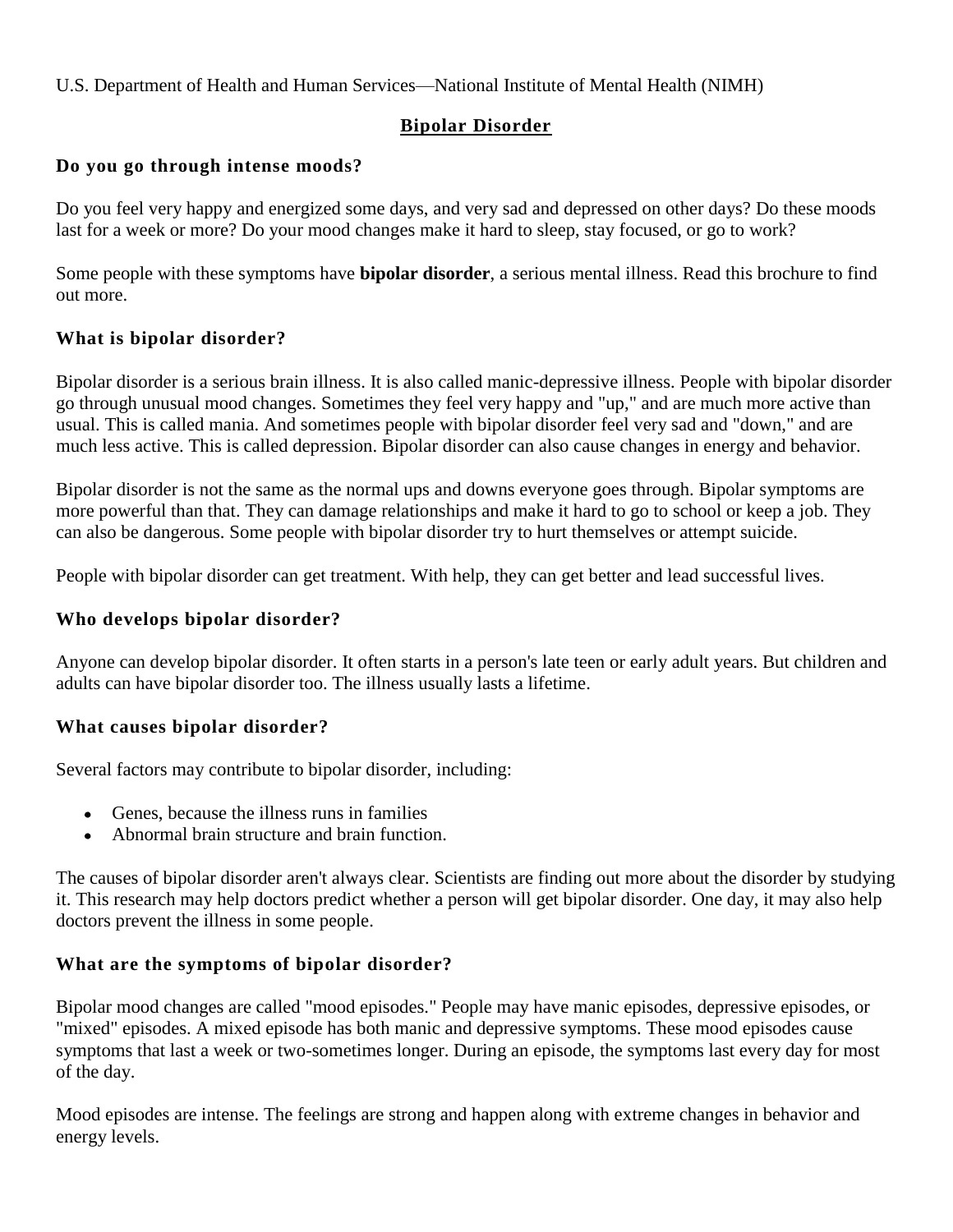People having a manic episode may:

- Feel very "up" or "high"  $\bullet$
- Feel "jumpy" or "wired"
- Talk really fast about a lot of different things
- Be agitated, irritable, or "touchy"
- Have trouble relaxing or sleeping
- Think they can do a lot of things at once and are more active than usual
- Do risky things, like spend a lot of money or have reckless sex.

People having a depressive episode may:

- Feel very "down" or sad
- Feel worried and empty
- Have trouble concentrating
- Forget things a lot
- Lose interest in fun activities and become less active
- Feel tired or "slowed down"
- Have trouble sleeping
- Think about death or suicide.

# **Can bipolar disorder coexist with other problems?**

Yes. Sometimes people having very strong mood episodes may have psychotic symptoms. These are strong symptoms that cause hallucinations (when people believe things that are not real). People with mania and psychotic symptoms may believe they are rich and famous, or have special powers. People with depression and psychotic symptoms may believe they have committed a crime or that their lives are ruined.

Sometimes behavior problems go along with mood episodes. A person may drink too much or take drugs. Some people take a lot of risks, like spending too much money or having reckless sex. These problems can damage lives and hurt relationships. Some people with bipolar disorder have trouble keeping a job or doing well in school.

# **Is bipolar disorder easy to diagnose?**

No. Some people have bipolar disorder for years before anyone knows. This is because bipolar symptoms may seem like several different problems. Family and friends may not see that a person's symptoms are part of a bigger problem. A doctor may think the person has a different illness, like schizophrenia or depression.

Also, people with bipolar disorder often have other health problems. This may make it hard for doctors to see the bipolar disorder. Examples of other illnesses include substance abuse, anxiety disorders, thyroid disease, heart disease, and obesity.

# **How is bipolar disorder treated?**

Right now, there is no cure for bipolar disorder. But treatment can help control symptoms. Most people can get help for mood changes and behavior problems. Treatment works best when it is ongoing, instead of on and off.

1. **Medication**. Different types of medication can help. People respond to medications in different ways, so the type of medication depends on the patient. Sometimes a person needs to try different medications to see which are best.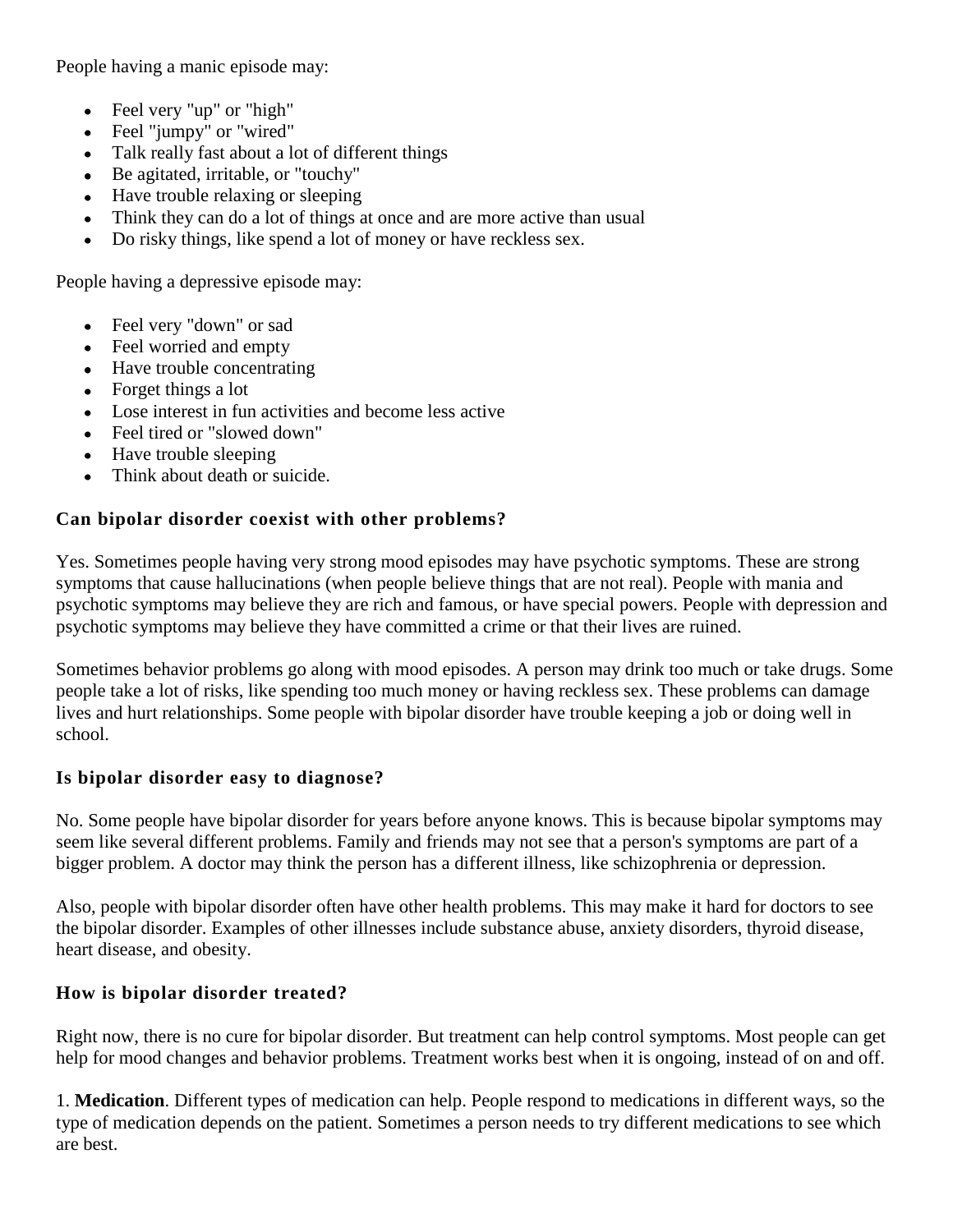Medications can cause side effects. **Patients should always tell their doctor about these problems**. Also, patients should not stop taking a medication without a doctor's help. Stopping medication suddenly can be dangerous, and it can make bipolar symptoms worse.

2. **Therapy**. Different kinds of psychotherapy, or "talk" therapy, can help people with bipolar disorder. Therapy can help them change their behavior and manage their lives. It can also help patients get along better with family and friends. Sometimes therapy includes family members.

3. **Other Treatments**. Some people do not get better with medication and therapy. These people may try "electroconvulsive therapy," or ECT. This is sometimes called "shock" therapy. ECT provides a quick "shock" that can sometimes correct problems in the brain.

Sometimes people take herbal and natural supplements, such as St. John's wort or omega-3 fatty acids. Talk to your doctor before taking any supplement. Scientists aren't sure how these products affect people with bipolar disorder.

Some people may also need sleep medications during treatment.

# **James has bipolar disorder.**

### **Here's his story.**

Four months ago, James found out he has bipolar disorder. He knows it's a serious illness, but he was relieved when he found out. That's because he had symptoms for years but no one knew what was wrong. Now he's getting treatment and feeling better.

James often felt really sad. As a kid, he skipped school or stayed in bed when he was down. At other times, he felt really happy. He talked fast and felt like he could do anything. James lived like this for a long time, but things changed last year. His job got very stressful. He felt like he was having more "up" and "down" times. His wife and friends wanted to know what was wrong. He told them to leave him alone and said everything was fine.

A few weeks later, James couldn't get out of bed. He felt awful, and it went on for days. Then his wife took him to the family doctor, who sent James to a psychiatrist. He talked to this doctor about how he was feeling. Soon James could see that his ups and downs were serious. He was diagnosed with bipolar disorder, and he started treatment soon after.

These days James takes medicine and goes to talk therapy. Treatment was hard at first, and took some time, but now he's back at work. His mood changes are easier to handle, and he's having fun again with his wife and friends.

# **How can I help someone I know with bipolar disorder?**

Help your friend or relative see a doctor to get the right diagnosis and treatment. You may need to make the appointment and go with him or her to the doctor.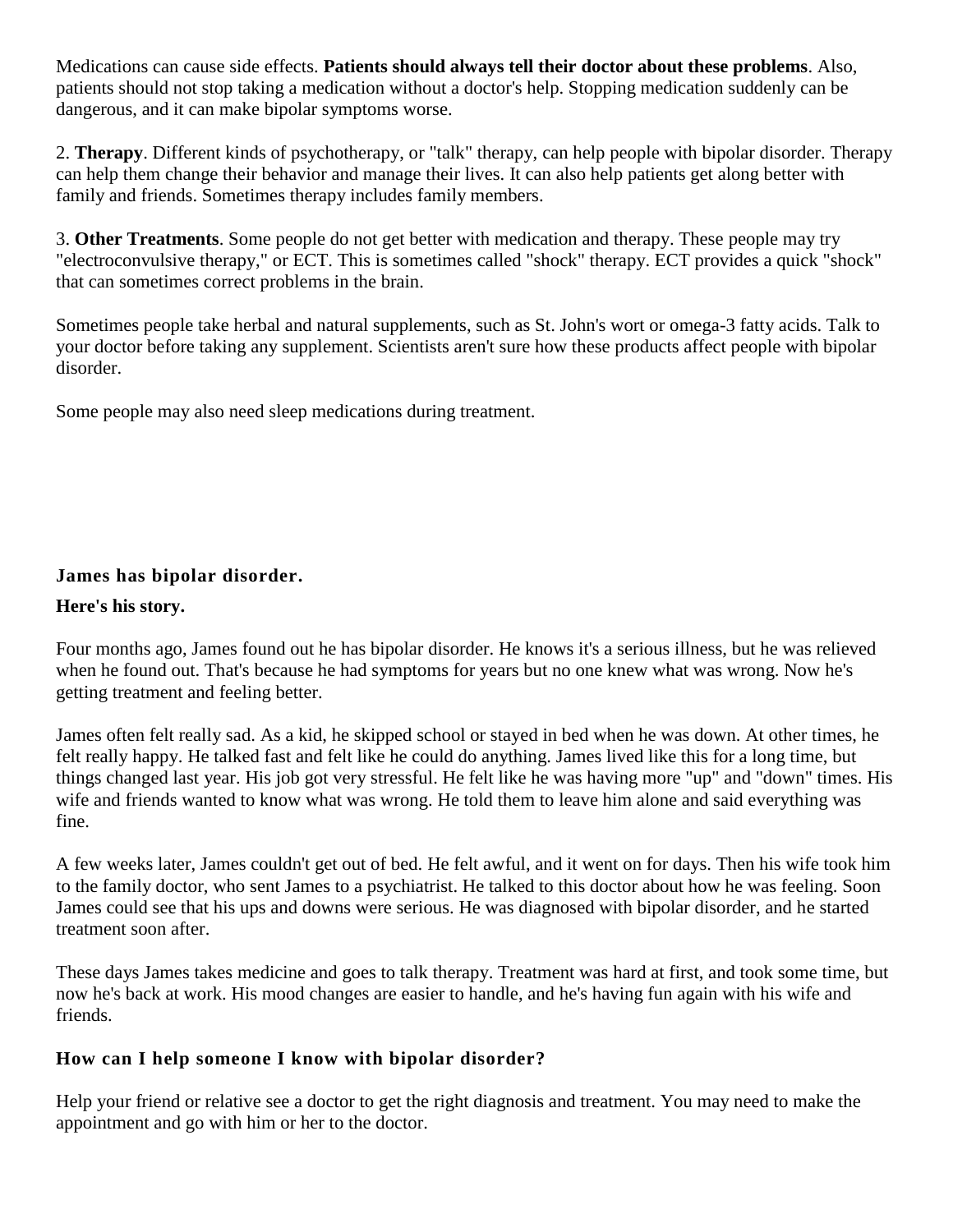Here are some helpful things you can do:

- Be patient
- Encourage your friend or relative to talk, and listen to him or her carefully
- Be understanding about mood swings
- Include your friend or relative in fun activities
- Remind him or her that getting better is possible with the right treatment.

## **How can I help myself if I have bipolar disorder?**

You can help yourself by getting treatment and sticking with it. It takes time, and it's not easy. But treatment is the best way to start feeling better. Here are some tips:

- Talk to your doctor about your treatment
- Stay on your medication
- Keep a routine for eating and sleeping
- Make sure you get enough sleep
- Learn to recognize your mood swings
- Ask a friend or relative to help you stick with your treatment
- Be patient about your symptoms. Improvement takes time.

## **How does bipolar disorder affect friends and family?**

When a friend or relative has bipolar disorder, it affects you too. Taking care of someone with bipolar disorder can be stressful. You have to cope with the mood swings and sometimes other problems, such as drinking too much. Sometimes the stress can strain your relationships with other people. Caregivers can miss work or lose free time.

If you are taking care of someone with bipolar disorder, take care of yourself too. If you keep your stress level down you will do a better job, and it might help your loved one stick to his or her treatment.

#### **Where do I go for help?**

If you're not sure where to get help, call your family doctor. You can also check the phone book for mental health professionals. Hospital doctors can help in an emergency.

#### **I know someone who is in crisis. What do I do?**

If you're thinking about hurting yourself, or if you know someone who might, get help quickly.

- Do not leave the person alone
- Call your doctor
- Call 911 or go to the emergency room
- Call a toll-free suicide hotline: 1-800-273-TALK (8255) for the National Suicide Prevention Lifeline. The TTY number is 1-800-799-4TTY (4889).

#### **Contact us to find out more about bipolar disorder.**

National Institute of Mental Health Science Writing, Press & Dissemination Branch 6001 Executive Boulevard